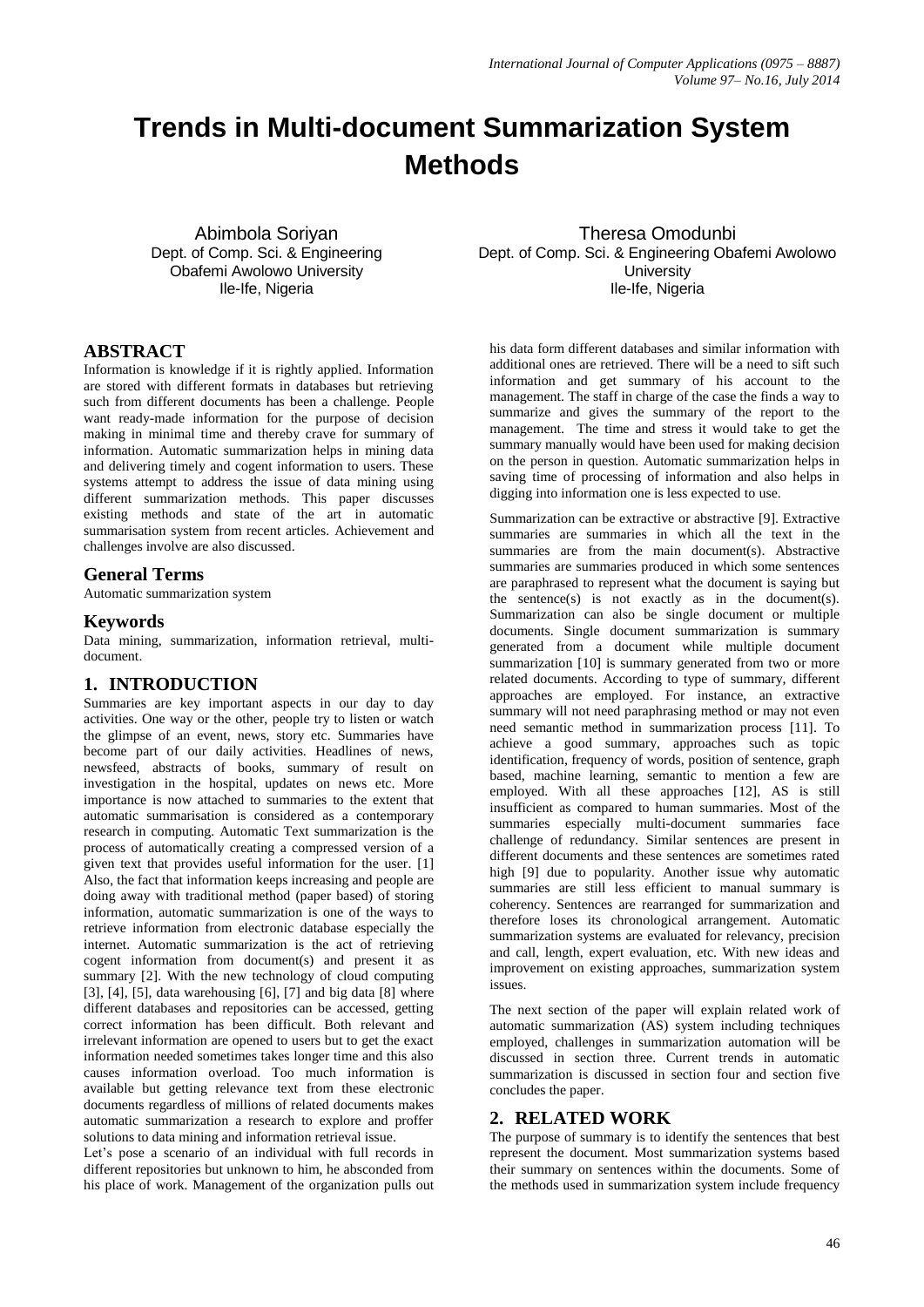based, graph based, position based, compression/ reduction, machine learning, semantic based, natural language processing etc. Some techniques are combined for better result. In this section, related work of each method focusing on recent research on the methods is explained.

#### **2.1 Frequency Based Method**

Early work on summarization system was by Luhn [8] based on word frequency. He used IBM processor to analyse scientific articles using the number of times a word occur and the significance of the word in the document. The significant factor of a sentence can be derived as:

$$
s. f = \frac{\text{Number of significant words}^2}{\text{Total number of words}} \tag{1}
$$

This reflects the number of occurrences of significant words within a sentence and the linear distance between them due to the intervention of insignificant word. All the sentences are ranked and the sentence(s) with highest significant are extracted as auto abstract. Luhn called the summary produced abstract but in the context, it is extract. It is a single document summary. Luhn's work gave birth to ideas to improve summarisation system and up till now, sentences are scored one way of the other in all summarisation system for tropical relevance. Research [13] has shown that binary weights have produce a good result in the world of summarization so that longer sentences will not be rated high especially when it is not a candidate for summary. [9] developed a query based approach summarisation system using sentence and section scorings. The sentences are scored based on Heading, location, term frequency and query methods while the sections are scored based on the measure of its importance using the sum of sentence scores in the section. The system is developed using GATE framework for text engineering as that underlying development environment and the system is applied to web search in Turkish language. Hierarchy identification experiment and task based evaluation were used to evaluate the system and it was found that the system has 20.3% improvement over Google and 23.6% improvement over unstructured summaries in terms of f-measure. Most of the previous summarisation approaches have ignored the structure of a document and have seen the document as a flat sequence of sentences but document structure may be especially helpful in determining the relevancy of a document during information retrieval.

Frequency based approach has been a method combined with other summarization methods for better result.

#### **2.2 Graph-Based Approach**

A graph is a pair  $G = (V, E)$  of sets satisfying the condition such that E is a subset of  $V^2$ . [14] The elements of V are nodes (or vertices) of a graph while the elements of E are its edges or lines. Edges are formed by drawing a line to link two vertices together. In summarization, documents are represented as graphs. Nodes in the graph are sentences in the document while the edges represent weight between the sentences. Different methods use different ways of representing their nodes. Some used only the frequency of words (after removing stop words) in the text to represent the sentences. Some used frequency of stemmed words [stemmer], root words, concepts, preferred word (as the case may be) to represent nodes in the graph. TF and TF\*IDF weight of those words can also be used to represent words in the sentence. All sentences in the document must be represented in the graph and there must not be a node with value zero all through. This is needed to determine the edges between the sentences. Weights are popularly calculated using cosine similarity where each sentences are connected to one another to get the weight for each.

[15, 16] used page rank algorithm to rank sentences in order of relevance in the document. Page rank algorithm [17] is a Hidden Markov Model (HMM) which iteratively calculate the rank values web pages based on the in-links and out-links present on the page. The system is iterated until it converges. This implies that the pages with in-links are more popular than pages with few links. In applying this to documents, sentences with words that are popular (apart from stop words) are bound to have higher rank i.e. if there exist a relationship between two sentences such a similarity is a form of recommending the sentence, also, if a word or phrase appears in two or more sentences and a sentence U combines two or more of those words, then other sentences have shared in the words in sentence U which they indirectly gives sentence U a higher rank. Undirectional graph is used in which the number of edges is proportional to the number of vertices. Weight is attached to the graph by calculating the similarity between the sentences as

Similarly 
$$
(S_i, S_j) = \frac{|\{w_k | w_k \in S_i \& w_k \in S_j\}|}{\log(|S_i|) + \log(|S_j|)}
$$
 (2)

The values of the weight then shows the connection between the sentences. The graph-based ranking algorithm is then iterated until convergence. To extract sentences, the weight associated with sentence pair gives the strength of connection between the pair. The result when evaluated with other systems, it was at top 5 out of 15 systems.

[1] proposed a method similar to [15] but they applied sentence clustering in calculating the centrality of sentence before applying HMM. The system select array of sentences and calculate the tf-idf score for each word in a sentence. A cosine threshold is defined and any word that falls within the threshold are added to centroid of the cluster. Score of each sentence will then be the sum of centroid values in the sentence. Idf-modified cosine calculation is achieved such that Matrix  $(i, j) = 1$  if it is above threshold and matrix  $(i, j) = 0$  if otherwise. The Lexical rank is calculated using iterative power method. The result of the research was ranked first at the DUC 2004 task evaluation.

[18] developed web page summarisation using pair-wise bipartite method. The study presented a temporary web page summarising the information needed base on query posed by the user. Here the author paired documents and performed bipartite graph on it using singular value decomposition. The result of each pair are paired again to rank sentences until final summary is generated. The system used URL links from google as data. In the first module URL links are compared to select suitable web pages for summarisation by calculating the text difference ratio of the page. Pre-processing stage of the system include tokenization of words, stemming and removal of stop words. Sentences are selected for summarisation by mapping each article as graph. The rows are sentences while columns represent stemmed words in the article. The frequency of a word in the sentence is entered as value of each cell in the graph. Combination theory that pairs the articles and determines the number of pairs that can be gotten given a particular number of pages to be selected. Similarity between sentences are calculated using cosine similarity measurement.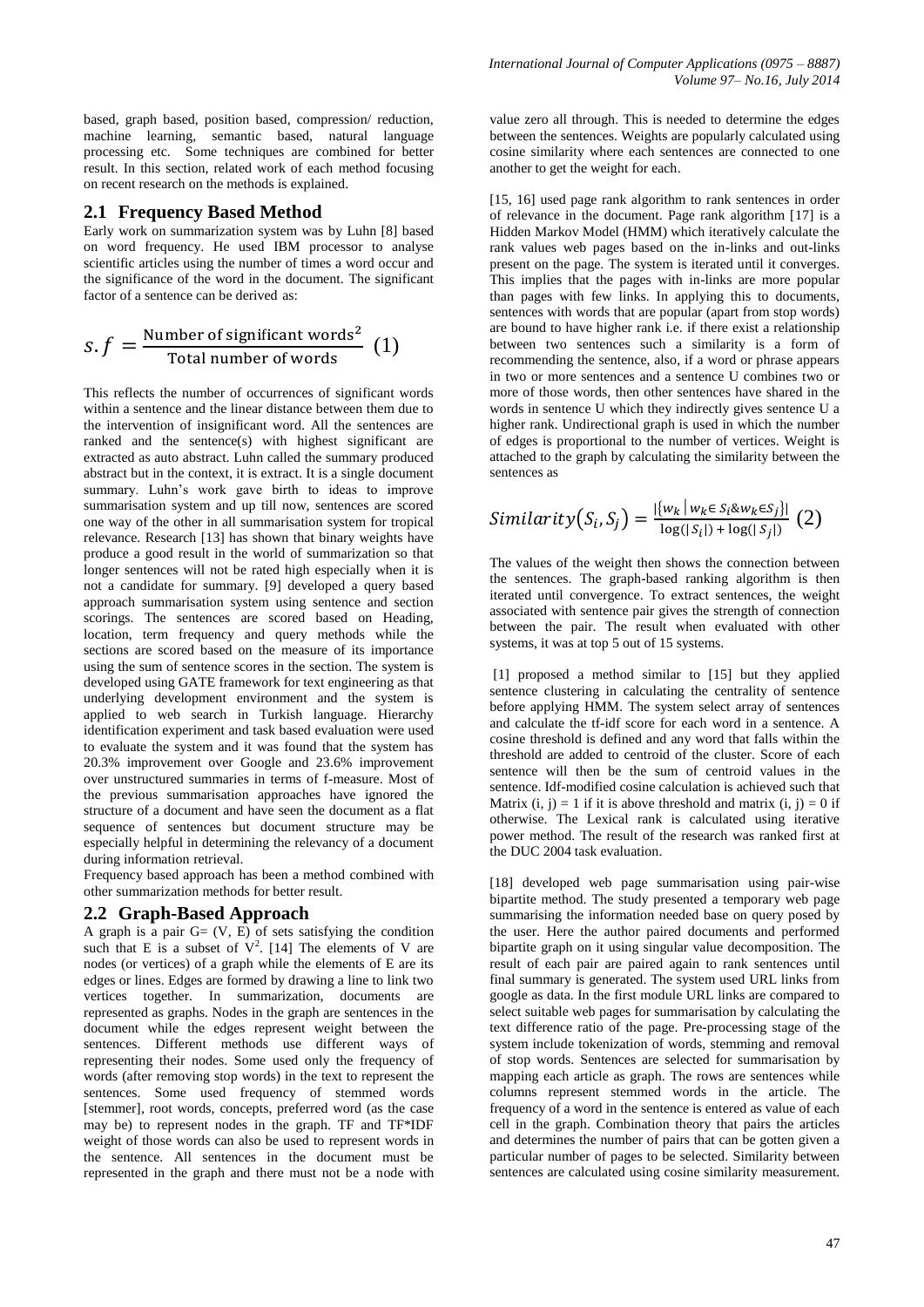This is the weight of two articles. Sentences from each article are ranked in relation to article paired using U, S,  $V = SVD$ (weight). U ranked article A according to given index while V ranked article B. additional work of [Omodunbi] is the redundancy check function on sentences given the threshold of 0.8. A temporary webpage is produced with links showing where the sentences are extracted.

[19] proposed summarization framework for storytelling. The model used graph based clustering method for mutual effect between clusters, sentences and terms to rank sentences for summary. Documents are mapped into graph and each graph represent sentences in the document. Sentences are clustered into groups in accordance to the distance between two sentences. The distance is determined by calculating the cosine similarity between the sentences. Locally linear embedding formula was used to reduce the effect of unrelated sentences. This is done on set of sentences that are most similar to the sentence. High weight sentences are kept while the low ones are removed after embedding. This allows further processing to focus on promising candidates for summarization. New weight is calculated by getting the edge between a sentence and the cluster group it belongs. Sentences are ranked through mutual reinforcement algorithm to rank sentences based on rank of terms, sentences and clusters. System performance is improved compared to some summarizers.

[20] proposed automatically generated summary from full text articles to stand as step to extracting salient information for medical text indexer (MTI). The system w n the gap between Medical Subject Heading MESH semantically extract sentences from biomedical literature. Using graph based approach, concepts are generated from the medical dictionary UMLS by ascertaining the concept in the sentence graph. The documents are clustered based on the concepts in the graph using degree clustering. The clusters are grouped into sets depending on how strongly connected the concepts are. Sentences are selected by calculating the similarity between the sentences in the cluster using a non-democratic vote mechanism where votes are added to a cluster depending on how the sentence is related to the vote. Sentence with highest scores are selected for summary. Summaries generated here provides more information than abstracts and title and therefore improves automatic indexing approach and reduce the number of false notion given by MEDLINE citation.

Graph based has been an approach with good result and it is not limited to language. It can be applied to any form of language as long as it can be represented in a graph of vertices and edges.

## **2.3 Sentence Compression Approach**

Sentence compression supports extractive multi-document summarization by reducing the length of summary candidates while preserving their relevant content, thus allowing space for the inclusion of additional material [21]. It was discovered that some words such as adjectives, adverbs, conjuncted verbs and so on can actually be removed from some sentences without losing the meaning of the sentences [22].

Extraction algorithms have a strong tendency to select long sentences from the text (since word frequency and distribution are often crucial, and are higher in long sentences even when sentence length is factored in). Standard summary length (250 words) by evaluating conferences [23, 24, 25] has allowed more application of sentence reduction method in summarization. Shortening the extracted sentences can be a way to further reduce the resulting summary, provided that the (essential) meaning of the sentence is preserved. Such

summaries can presumably allow for shorter reading time [26].This method can actually be used as summarisation process and after the compression, there should be another method to re-arrange the sentences for coherency and relevancy to query posed.

[21] applied sentence compression of single-document to solve the problem of multi-document summarization. Topiary model, Hidden Markov Model HMM Hedge generator and Multi-candidate reduction MCR were used to extract the sentences. The sentences are first parsed and then trimmed before applying HMM hedge. The trimmer and HMM were applied to compress the sentences while the MCR was used to extract sentences for summary. The sentences are then parsed to be trimmed. The purpose of the trimmer is to omit determiners, auxiliary verbs and other adjuncts that their absence will not affect the remainder of the sentence.

Trimmer applies syntactic compression rules to a parsed tree are removal temporal expressions; preprocessed adjuncts; conjunctions; modal verbs; prepositional phrases that do not contain named entities etc.

Even with this algorithm, it is constrained to build a headline from a single sentence. However, it is often the case that no single sentence contains all the important information in a story. Relevant information can be spread over multiple sentences, linked by anaphora or ellipsis. When a candidate is chosen for summary, all other compressed variants of that sentence are eliminated.

[27] used syntactic approach to compressed sentences for summarisation. The parse trees method used was parts of speech tagger of Stanford parser data used are biomedical articles to implement the method. Cases considered are subtitles denoted with colons and dashes; determinants like the or a; serial prepositional phrases (PP) except the first; any PP embedded in three or more levels deep; Conjoined Noun Phrases (NP) except the first and NP with conjoined adjectives etc. are removed from the sentence. This method removes unnecessary words for short summary and allow more words to be present in the summary.

[22] assumed output of a summarizer and compress as many sentences the system can compress without deleting a single one. Dependent tree pruning method was used to remove some words from sentences thereby summarising documents with short sentences. Their first goal was to get a syntactic tree based on the grammatical importance, where for each node; a daughter node is an incident constituent which may be removed under certain conditions. X-bar theory was used which focused on placing adjuncts, complements and specifiers. Adjuncts are systematically removed but complements and specifiers applied other case by case rules to remove ones that are less relevant.

Apart from the syntactic function classification, the linguistic properties were used to preserve important part of the sentences (noun and clause heads) for coherency. These properties include lexical functions, fixed expressions, type of the article (definite or indefinite), parenthetical phrases, detached noun modifiers, the dependent constituent position in the sentence, negation and interrogation.

[28] summarized documents by compressing sentences using Integer Linear Programming (ILP). To compress the sentences, three different methods were employed namely: Compression of sentences before summarization, after summarization and combined.

Bi-gram language model was used to utilize predicate argument relations of a sentence and define constraints based on semantic roles to improve the weakness of lexical and syntactical constraints. Here, words in parenthesis are removed including personal pronouns and possessive words.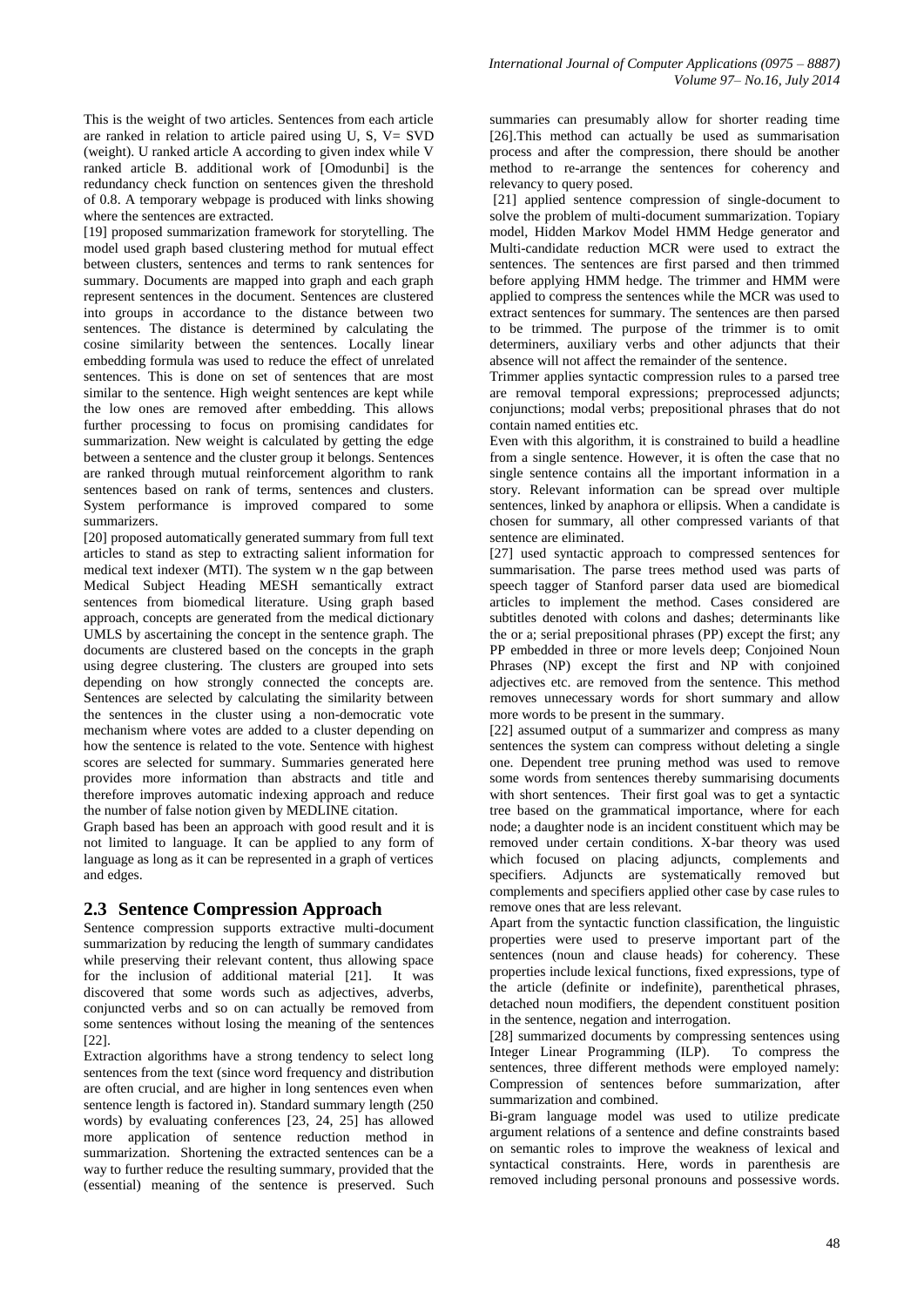The bigram model first select the words that can be present in the sentence and then define indicator variable to make decision based on the sequence of words in the sentence. This combination allows words that should be pruned if they stand alone to remain in the sentence depending on the context that is used in the sentence. Predicates are also prevented from pruning through semantic role labelling. There is a constraint that says if a word is a predicate, it is included in the compression and if a predicate is in compression, then its argument is also kept in the compression. Compression before summarisation is very important as it allows guide in selecting sentences without considering adjuncts in the sentences.

The work of [29] focused on evaluating automatic summary based on syntactic pruning of sentences. Mead and Blogsum [1] summarizers were used to test the method. Their main purpose was to remove redundant and irrelevant information from sentences to allow more space for more relevant content. The sentences are parsed into Stanford parser [30] for analysis. As each sentence is parsed for pruning, three things are done on the sentence namely: Syntax-driven pruning, Syntax and relevancy based pruning and Relevance driven syntactic pruning.

Syntax-driven pruning used the syntactic simplification method of pruning where Relative clauses, adjective and adverbial phrases, conjunct clauses as well as specific types of PPs are pruned but PPs that modify verb phrases are pruned with caution as they may be part of the verb's frame and required to understand the verb phrase. Syntax and relevancy based pruning is employed to know the relevancy of the phrase according to query. To do this, cosine similarity measure was employed to get the tf-idf values between the phrase and the query and this phrase can only be removed if it's below certain threshold.

Relevance driven syntactic pruning focused more on preserving relevant information. The extracted sentences are parsed using Stanford parser while the cosine similarity is calculated to show the relevancy of the phrase or sentence to its dependant. Figure one shows the dissemination of sentence on Stanford parse tree

Sentence: *Turkey had been asking for three decades to join the European Union but its demand was turned away by the European Union in December 1997 that led to a deterioration of bilateral relations.*

The highlighted color are phrase candidates for reduction. The system was evaluated using DUC and TAC documents on MEAD and Blogsum summarizers. It was discovered that the compression rate is high and this reduces the pruning by about 8 to 11%. But while evaluating the content of information generated using ROUGE, it was discovered that there is no much improvement to the summary previously generated by the summarisers.

From the papers reviewed on sentence reduction, it can be regarded as abstractive summary since the sentences present are not exactly what is in the document. For example, sentence in [29] review will be

#### *Turkey had been asking to join the European Union but its demand was turned away by the European Union*

Some phrases are missing within and after the new sentence and therefore cannot be called extractive.

Also, it is deduced that syntactic based compression does not improve a generic summarization system [27, 28, 29, 31] when evaluated by state-of-the-art standard but can achieve better performance if semantic role information can be incorporated into the model.

#### **2.4 Biased Approach**

This section explains different ways summarizers are developed without a particular approach. The commonest way is to measure the importance of sentence based on position of sentence. [32] worked on discovering the best locations for picking out abstract-worthy sentences. From the study, it was deduced that extracting important sentences depend on the genre of the text. (Scientific, news, business etc.) [28] said the first and last three sentences of the document are considered as good candidate good for summary. Cue words such as finally, conclusion, furthermore etc. makes a sentence relevant in a document. Similarity with topic title which matches the word in the query with words in the sentence are also considered as candidate for summary. The length of a sentence can also be considered.



.

**Fig 1: Dependency Phrase Structure of Sample Sentence [29]**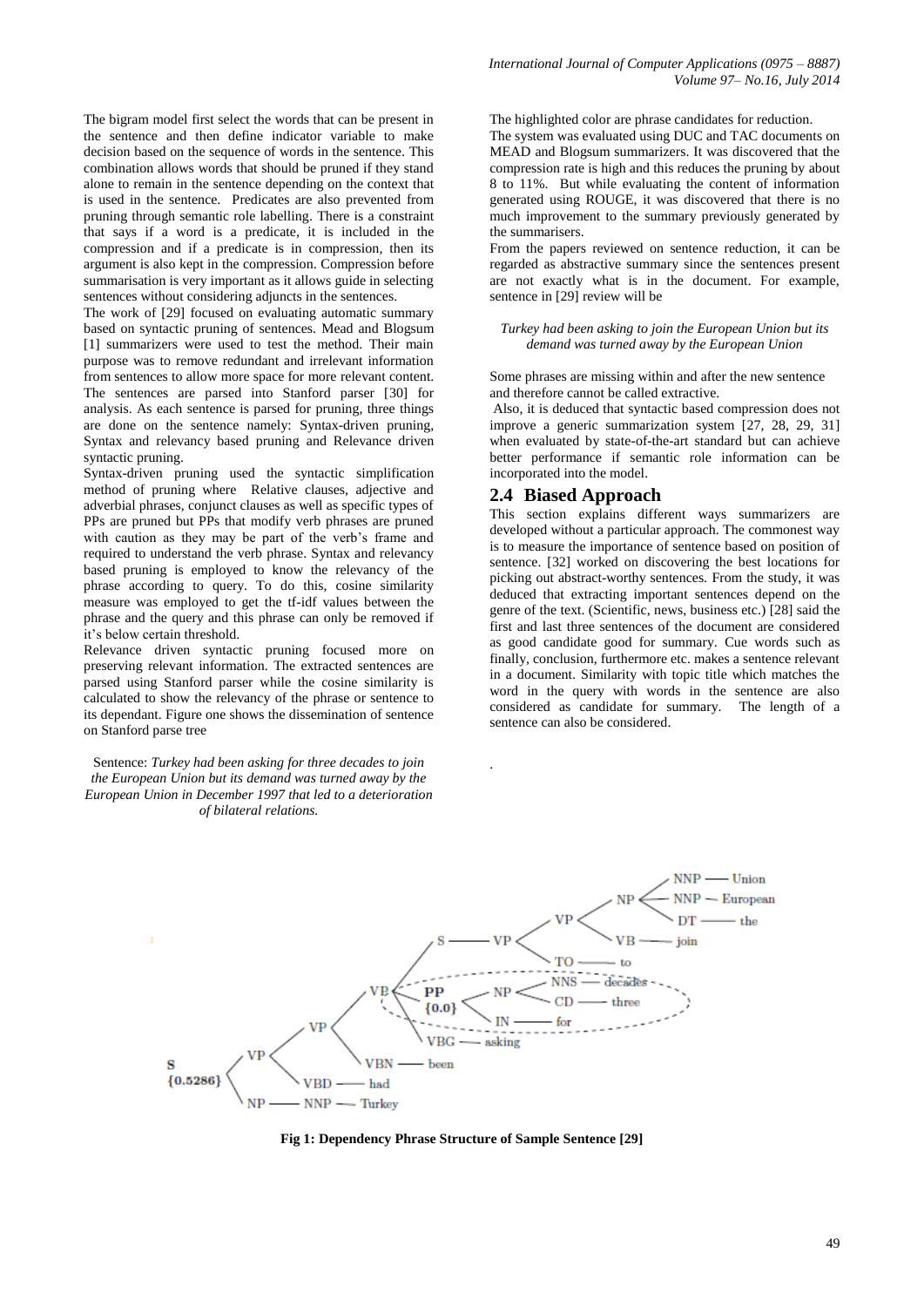From this methods good as combine two or more approaches to produce a good summary, other approaches include machine learning approach, semantic approach etc.

# **3. ISSUES IN AUTOMATIC SUMMARIZATION**

Although TS has been in existence, its result compared to human summary is very low in terms of coherency. There is still need for human intervention to edit the extracted sentences to smoothen the language [33]. Since most of the summarizers are based on extraction, the systems do not have the ability to understand the chronological structure of the text.

Ambiguity of words is a huge issue that is yet to be resolved in TS. Words with different meanings (such as bank beside a river or where money is kept) may appear in the same text but this can be misinterpreted for other meanings. Also anaphors such as pronoun (e.g. he) that refers to an entity in previous sentence(s) is a great concern especially when the sentence is ranked higher the reference sentences. A more reliable solution would require linguistic analysis which is beyond the scope of a pure IR approach [34].

In a multi-document summarization, there is an evidence of duplication or redundancy in the summary. This is because information in document A will also appear in document B and this even make such information good candidate for summary. Only one of such sentence should remain in the summary. [18] used text difference to remove duplicated sentences by setting the threshold of the sentence to 0.8 but this has not perfectly removed redundancy because of its lack in semantic training.

When developing automatic summaries to mimic human summaries, a huge gap is yet to be filled. This is because most of the summarization systems are extract summaries and it is very rare that human summaries will have exactly the same sentences in the main text. The definition of summary means ability to understand and comprehend text and be able to give the short version of the story [35]. No summarizer has been able to attain this. Abstract summary is difficult because the system will have to construct sentence by itself and it must be able to construct correct English.

Another issue is the evaluation methods used in testing summarization system. Common evaluation methods of automatic text summarization are Human-generated Summary and ROUGE (Recall Oriented Understudy for Gisting Evaluation). ROUGE sets standard evaluation using human produced summary and compare the result with other results of the systems run on ROUGE. Precision, Recall F-score is calculated for two or more systems. Other parameters such as coherency and informativeness of the summary are not tested automatically.

Conferences on text analysis [36] and document understanding are set up to deliberate on summarization systems as the provide dataset for systems and evaluate the system based on manual summarization of the dataset. These conferences keep track of state-of-the-art in Information retrieval field and produce tasks for such field. For instance TAC of 2014 has incorporated summarization task to summarize biomedical literature. The reason for choosing biomedical literature is the rapid increase in biomedical articles. It was discovered that 1.5 articles are added to PubMed per minute. [23] summarizes the dataset manually and run it on ROUGE to compare the result with automatic systems registered for the task. Even with this, it is still not efficient to say the system has performed well.

# **4. APPLICATIONS OF AUTOMATIC SUMMARIZATION**

AS are used and applied on daily basis. Due to this, researchers have engaged in developing AS that will fit at least the field it is targeting. Such fields include news, web pages, biomedical information, update text, email, user focused, scientific articles and so on. For this review, some of the fields that has been proposed by DUC [23, 24, 25] for evaluation are discussed.

# **4.1 Web Page Summaries**

The growth of web is alarming. Everybody wants to be known worldwide. Information on the web increase per second. The Indexed Web contains at least 1.26 billion pages [37]. With this vast information, there is a need to find a way of retrieving information need from the billions of web pages. Searching information from a huge amount of webpages would be impossible without the help of search engine. AS provide a way to do this. For example, Google [17] search engine result is a form of summary. It brings the URL link of pages about the query posed by the user. [38] developed a temporal web summary where sentences are ranked not only according to its term frequency but also according to the content source of the webpage. Temporal summarizer extracted sentences from web pages base on the statistical parameter of text feature. [18] made use of URL link result from google to summarise web pages based on query posed. It is assumed that the first 10 links from search engine are the web pages needed by the user to retrieve information. Instead for the user to search each page, summary of those pages are given as a temporary webpage.

# **4.2 Update Summaries**

These are summaries that are given to people who already have the knowledge of the information. It give the summary of current topic in question. The purpose is to generate a relevant summary for text documents at a particular time taking into consideration the users have read the earlier documents. This is used for news update, update of football match, update of an election, hospital patient's update, web page update, mail update, etc. this form of summary is dynamic and it has time attached to every event of the new. One of the DUC's 2008 task is update summary where documents are given with timeline. Updates are produced dynamically without producing previous information that has been produced in the previous summary.

[39] developed a system to update document using reinforcement process where previous sentences in the summary will be used as constraints to extract new summary from new sentences released. None of the old sentences will be present in the new summary. Quadratic programming is used to formulate summarization problem as quadratic problem so that it can be polynomial time solvable. [40] built an evolutionary manifold ranking model using iterative feedback mechanism to integrate update of information in a temporarily evolving data in order to produce summary based on query posed by the user. Spectral clustering is used to improve the coverage of summary content by the partition of sub-topics with less informed sentences and more informed one.

# **4.3 Biomedical Summarisation**

Biomedical summarization involves application of summarization on biomedical information basically biomedical journals. Information regarding biomedical journals are so enormous that MEDLINE (biomedical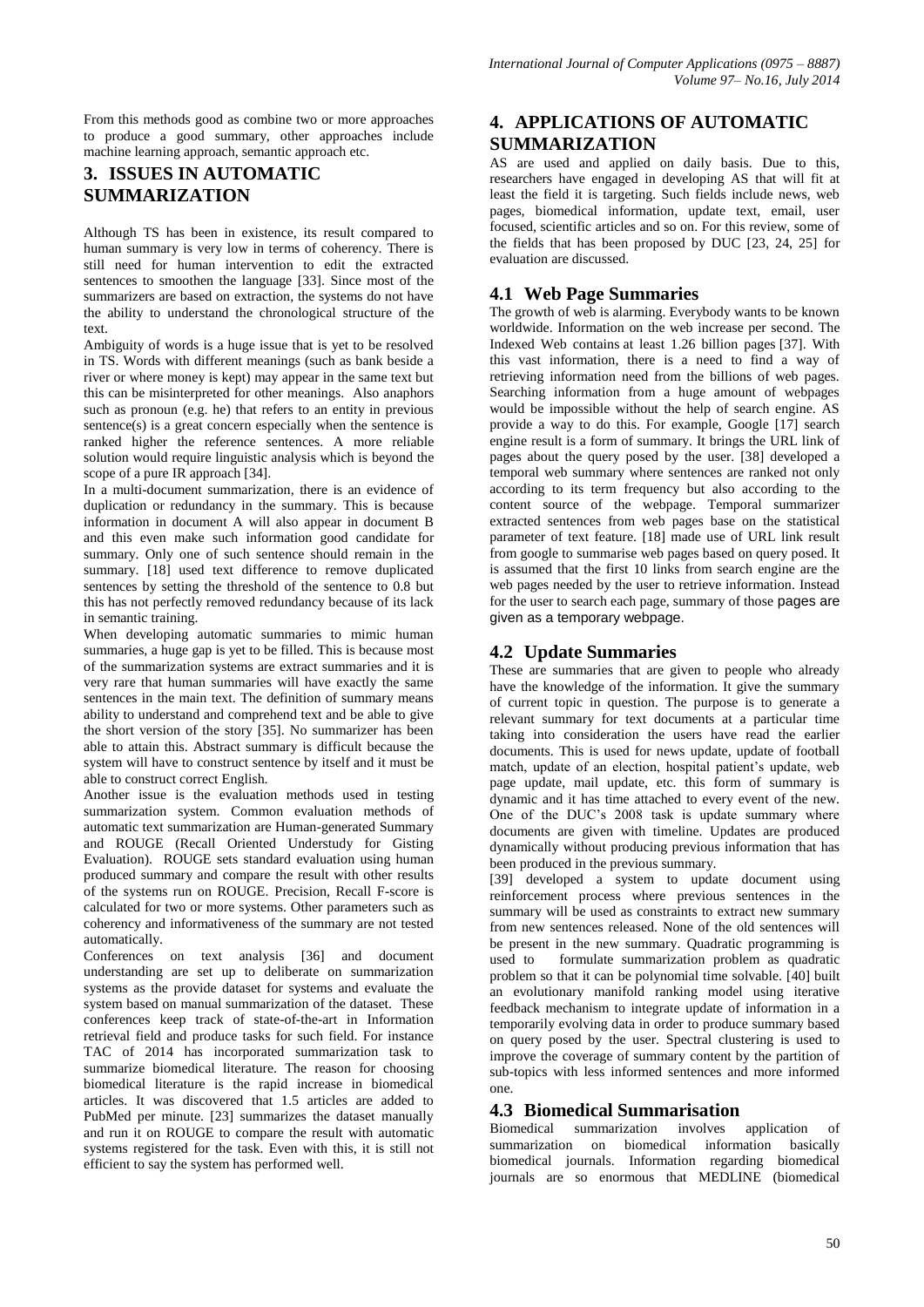bibliography text) has over 22 million articles and MESH manually index the abstract and keywords of these articles. To write abstract for average of 3000 articles per day is a great task. To retrieve desired literature on a particular topic in free text, summarization is applied as a solution to information overload. [20, 41, 42] proposed summarisation of such articles to serve as automatic indexing of summaries of such journal. They used semantic graph based approach to generate summaries of literature. Instead of using terms in the sentence, the systems run the text on UMLS to generate the concepts in the sentences. These concepts replace terms in the sentences as a step to summarisation methods. Graphed based methods combine with frequency and clustering of concepts are used to rank the sentences. TAC 2014 [36] has added evaluation of biomedical summaries to its task where Reference Paper (RP) is presented with the papers cited in the RP. AS system should be able to see the citance, pick the sentences that talks about the citance in RF (not more than 5 sentences before or after the cite) and check the journal cited to know the exact paragraph or sentence that explained what RP has cited. This is an interesting task and we hope that AS will be able to perform this expectation.

Another biomedical summarization is the application of AS to clinical documents. Clinical documents are represented in Electronic Health Records (EHR) in a standardized format or codes to be able to effectively retrieve information stored in the database. As a result, patient information may not be completely represented in the database. Also exchange of information between EHR of different standard may be difficult. [43]. Automatic summaries can be used to retrieve information from EHR and complete information can be stored there if summarization can be used to retrieve the information. [44] used knowledge based and extractive text summarization method to generate ICD codes from patient's EMR by computing the c-value of noun phrases extracted by TS. The noun phrases are run on name Entity Recognition system MetaMap for recognition of biomedical concepts in EMRs and mapped them to ICD codes using UMLS Meta thesaurus. [45] used natural language rule to automatically generate summary from patient's history in the database. The system is structured in a way that information from database from each module determines the content of sentences in each paragraph as human medical summary does. Although the authors did not consider the length of summary nor the format (sentence, list or phrases), summarization in medical record will bridge the gap of IR problem.

# **5. CONCLUSION**

In this paper, we have attempted to give the trends in Automatic summarization methods with the issues facing the study. Current applications of AS were explained among others. As people cannot do without summaries everyday, AS is improved and the research is applied in different field. It should be noted that AS is important to tackle the problem of information overload and other problems of retrieving information especially field with large amount of information like world wide web, hospital information and biomedical articles. With different AS available, their evaluations compared to human summaries are still not good. Most AS are extractive while human summaries are mostly abstractive. Abstractive AS will require NLP to construct sentences and this is one of the issues in AS that will be tackled in the future work. With large amount of data and confidentiality issues in hospital information system, automatic summarization system can be used as solution to interoperability and IR in health care domain.

## **6. ACKNOWLEDGMENTS**

Our thanks to the University of Kentucky that provided us with current journals to enrich the work.

#### **7. REFERENCES**

- [1] Erkan, G., and Radev, D. R. "LexRank: Graph-based lexical centrality as salience in text summarization", Journal of Artificial Intelligent Research. (JAIR), .22(1), (2004), 457-479.
- [2] Luhn, H.P., "The Automatic Creation of Literature Abstracts", IBM Journal of Research and Development, 2(2), (1958), 159-165.
- [3] Armbrust, M., Fox, A., Griffith, R., Joseph, A.D., Katz, R.H., Konwinski, A., Lee, G., Pattersom, D.A., Rabkin, A., Stoica, I., and Zaharia, M. 2009 Above the Clouds: A Berkeley View of Cloud Computing.
- [4] Malathy, G., Somasundaram, Rm and Duraiswamy K., "Performance Improvement in Cloud Computing Using Resource Clustering", Journal of Computer Science 9 (6) (2013). 671-677, ISSN: 1549-3636
- [5] Buyya, R., Yeo, C. S., Venugopal, S., Broberg, J., and Brandic, I. "Cloud computing and emerging IT platforms: Vision, hype, and reality for delivering computing as the 5th utility". Future Generation computer systems, *25*(6), (2009), 599-616.
- [6] Watson, H.J., Goodhue, D.L. and Wixom, B.H., "The benefits of data warehousing: Why some organizations realize exceptional payoffs". Information and Management, 39(6), (2002), .491-502.
- [7] Awoyelu, I., Omodunbi, T. and Udo, J. "Bridging the Gap in Modern Computing Infrastructures: Issues and Challenges of Data Warehousing and Cloud Computing". Computer and Information Science, 7(1) (2013), 33.
- [8] Krishnan, K., 2013. *Data Warehousing in the Age of Big Data*, Elsevier.
- [9] Pembe, F., and Gungor, T. 2008. Towards a new summarization approach for search engine results: An application for Turkish. Proceedings of the 23rd International Symposium on Computer and Information Sciences, Istanbul, pp.1-6
- [10] Hahn, U. & Mani, I., 2000. The challenges of automatic summarization. Computer, 33(11).
- [11] Goldstein, J., Mittal, V., Carbonell, J., and Kantrowitz, M. (2000, April). Multi-document summarization by sentence extraction. In Proceedings of the 2000 NAACL-ANLP Workshop on Automatic summarization-Volume 4 (pp. 40-48). Association for Computational Linguistics.
- [12] Barzilay, R., and McKeown, K.R. Sentence fusion for multi-document news summarization. Computational Linguistics, 31, (2005), 297–328.
- [13] Nenkova, A. and McKeown, K., A Survey of Text Summarization Techniques. In C. C. Aggarwal & C. Zhai, eds. Mining Text Data. Springer US, (2012) 43-76.
- [14] West, D. B. 2001. Introduction to graph theory (Vol. 2). Upper Saddle River: Prentice hall.
- [15] Mihalcea, R. 2004. Graph-based ranking algorithms for sentence extraction, applied to text summarization. In Proceedings of the ACL 2004 on Interactive poster